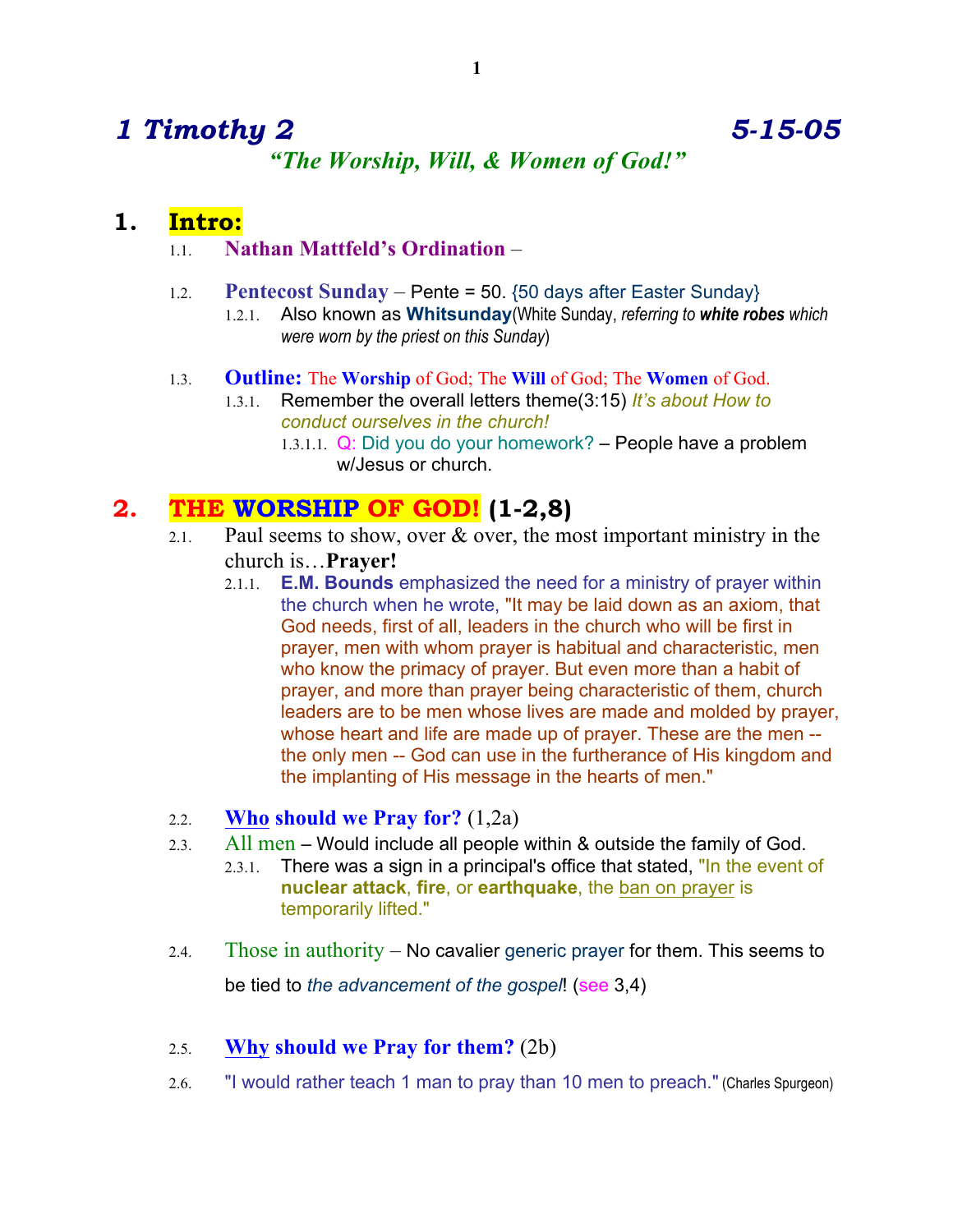- 2.7. To live in peace  $\&$  quiet
	- 2.7.1. We must pray for gov leaders, that the doors of ministry will be **kept open**, or **will be open** in countries where they're presently closed.
	- 2.7.2. When we **don't pray** for those in authority, wars close mission fields! (Then missionaries must be evacuated out of that land)
	- 2.7.3. Or, Officials don't grant **necessary Visas** to get into, or remain in, their country.
		- 2.7.3.1. No prayer?...the work of the Lord suffers!
	- 2.7.4. "The man who mobilizes the Christian church to pray will make the greatest contribution to world evangelization in history." (Andrew Murray)

#### 2.8. **How should we Pray for them?** (8)

- 2.9. Not to exclude women…but **men** particularly are to model & lead in the exercise of prayer!
	- 2.9.1. In 1 Cor.11:5 Paul assumes that women, too, will pray.
		- 2.9.1.1. Maybe this was a specific problem in Ephesus…ladies praying & guys not.
- 2.10. With holy hands lifted up
	- 2.10.1. It was customary to stand when praying, & to spread out one's hand before God. [like Sol at Temple dedication] (palms turned upward)
	- 2.10.2. Funnel(\o/); Channel(IoI); Surrender(ioi); Hug(o).
	- 2.10.3. Oh & gentlemen…what kind of hands? Holy hands {not one's that: slap, hit, or strike their spouse or children, or raise suddenly…to strike fear. Not hands that are used for bad gestures…Holy Hands!}
- 2.11. Free from wrath  $\&$  doubting Paul's primary point is not posture of the body, but posture of the heart!
	- 2.11.1. Therefore if you bring your gift to the altar, and there remember that your brother has something against you, leave your gift there before the altar, and go your way. First be reconciled to your brother, and then come and offer your gift. (Mt.5:23,24)
- 2.12. "The one concern of the devil is to keep Christians from praying. He fears nothing from prayerless studies, prayerless work and prayerless religion. He laughs at our toil, mocks at our wisdom, but he trembles when we pray." (Samuel Chadwick)
- 2.13. Men may I invite you to come  $\&$  pray w/us on Tues mornings. 2.13.1. We are changing locations. We are going to start meeting out at the property. Maps in info booth, see Pastor Rick.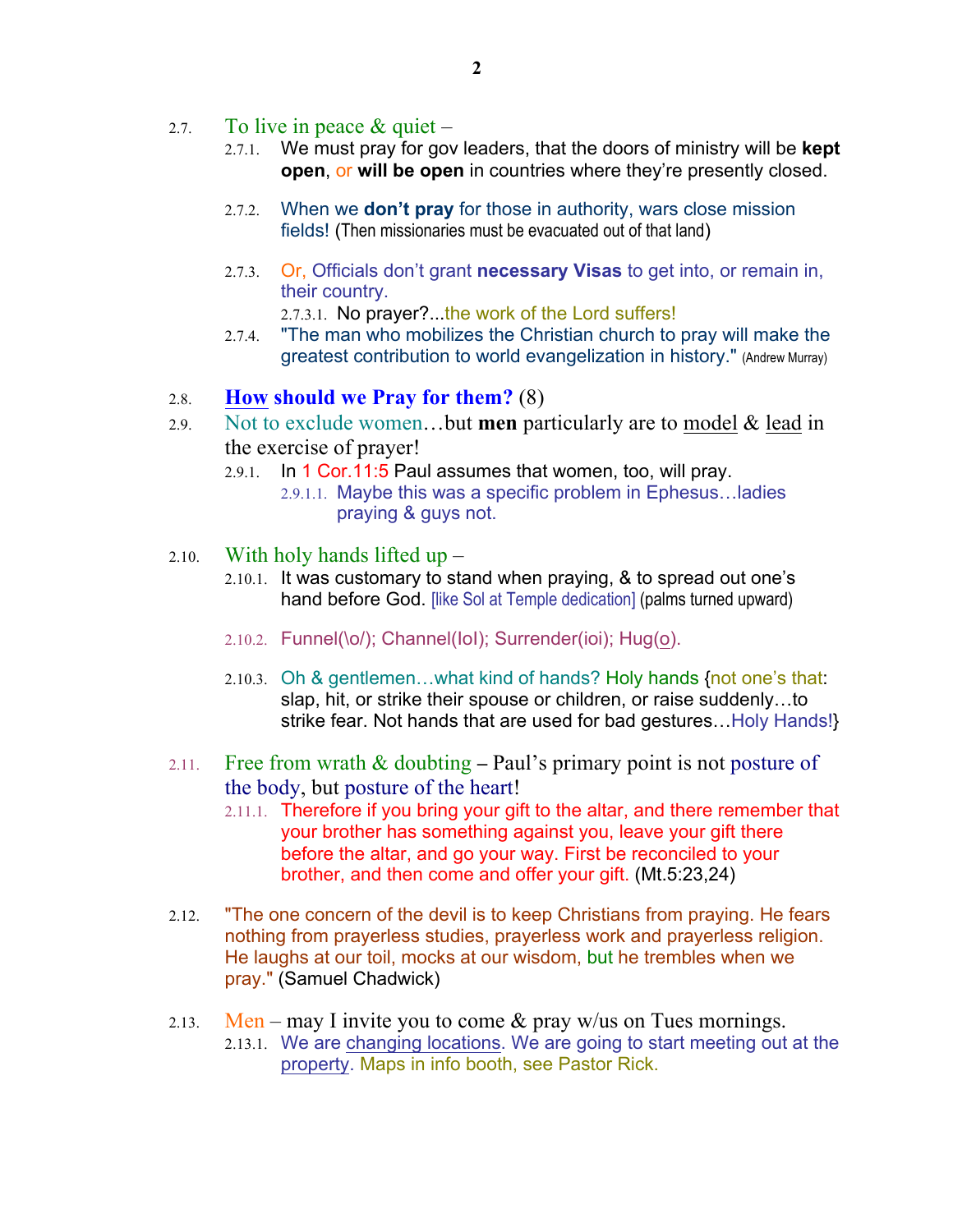# **3. THE WILL OF GOD! (3-7)**

- 3.1. His **Mission**! (3,4)
- 3.2. All men to be saved? So, "every human being" will be saved?
	- 3.2.1. Can't mean that! Does it mean God's desire to save all types of people & not just Jews. (see vs.7 "Gentiles") 3.2.1.1. "All human beings w/o distinction of race or social standing."<sup>1</sup>
	- 3.2.2. See "all" again in vs.6.
	- 3.2.3. Christ's death has the **potential** to save all people, yet it is **effective** only w/those who come to Christ in faith & repentance.

## 3.3. His **Mediator**! (5)

- 3.3.1. Monotheism Jews, Islam, Christianity.
- 3.4. Mediator One who brings 2 parties together who are out of communication & who may be **alienated**, **estranged**, or **at war** w/each other. $2$ 
	- 3.4.1. The mediator must have **links with both sides** so as to identify w/and maintain the interests of both, & represent each to the other on a basis of goodwill.
	- 3.4.2. Example: **Moses** was mediator/arbitrator between God & Israel.
		- 3.4.2.1. He spoke to God on Israel's behalf & to Israel on God's behalf!
	- 3.4.3. Yes, you **do** need a mediator in coming to God, but you **DO NOT** need any in coming to Christ!
		- 3.4.3.1. Go immediately to Him w/your rags & sin; your leprosy & spiritual sores; & w/all your spots & wrinkles!
	- 3.4.4. Here is the clearest scripture showing there is no co-mediator, nor a co-mediatrix(co-redemptrix, co-advocatrix)! {R.C. church says, she's only a "*helper*" of the mediator} – But, Jesus doesn't need anyone's help!
- 3.5. His **Method**! (6)
- 3.6. Ransom made up from two terms, "*freeing slaves & prisoners*" & "*on behalf of/instead of*" (suggests substitution).
	- 3.6.1. In the world of slaves & prisoners, *money is paid*, & *a slave is freed*. And, the owner of *the slave is satisfied* w/the payment!
- 3.7. The land of Persia was once ruled by a wise and beloved **Shah** who cared greatly for his people and desired only what was best for them. One day he disguised himself as a poor man and went to visit the public baths. The water for the baths was heated by a furnace in the cellar, so the Shah

<sup>&</sup>lt;sup>1</sup> Shepherd's Notes; pg. 14

 $2$  Geneva Bible Notes; pg. 1910.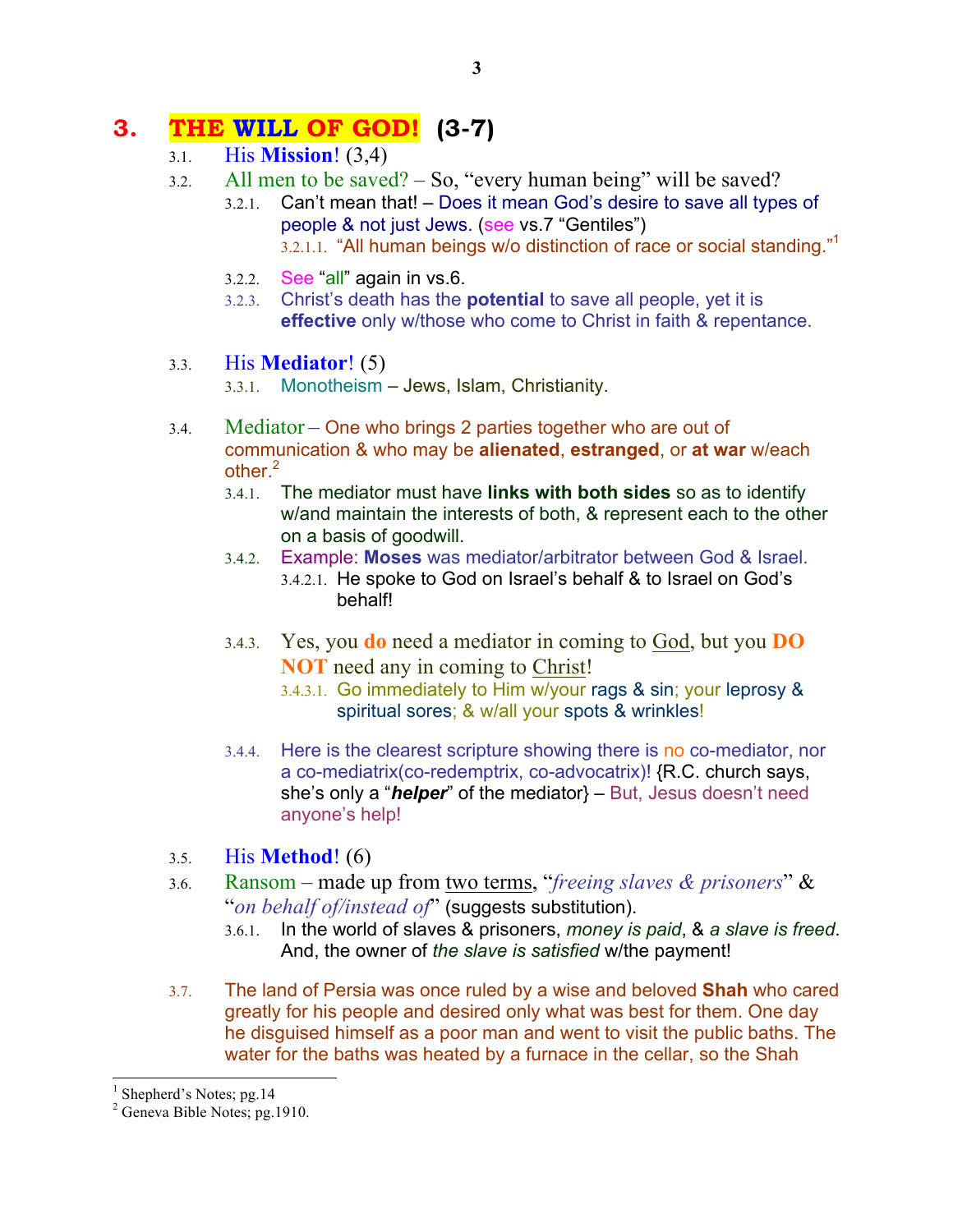made his way to the dark place to sit with the man who tended the fire. The two men shared the coarse food, and the Shah befriended him in his loneliness. Day after day the ruler went to visit the man. The worker became attached to this stranger because he **"came where he was".** One day the Shah revealed his true identity, and he expected the man to **ask him for a gift**. Instead, he looked long into his leader's face and with love and wonder in his voice said, "You left your palace and your glory to sit with me in this dark place, to eat my coarse food, and to care about what happens to me. On others you may bestow rich gifts, but to me you have **given yourself**!"

3.8. His **Messenger**! (7)

3.8.1. i.e. Paul.

- **4.** THE WOMEN OF GOD! (9-15) [This should've been my Mother's Day message!] 4.1. Women, "the last at the cross, the  $1<sup>st</sup>$  at the open tomb!"
	- 4.2. Q: Ok, so how are women to act, to dress, to be, in the church?
		- 4.2.1. Philo the Jewish philosopher said, "coming in the guise of a prostitute, he describes such women as having her hair dressed in curious & elaborate plaits(weaves), he eyes w/pencil lines, her eyebrows smothered w/paint & her costly raiment broided lavishly w/flowers, & w/bracelets, necklaces of gold & jewels hanging around her."3
			- 4.2.1.1. Pearls were considered to have the topmost rank among valuables (considered to be 3 x's more valuable than gold!)4
			- 4.2.1.2. Some of the best garments could cost up to 7000 denarii. (one denarious was a labours days wage) $<sup>5</sup>$ </sup>
				- 4.2.1.2.1.Tarsus was an imp. weaving center, & its garments were classified as some of the best in the ancient world.
	- 4.3. Remember the gospel brought **freedom** to women in the Roman Empire, but some of them did not know how to handle it  $&$  went to **extremes** asserting their **liberty**. (www)
		- 4.3.1. So, a reminder about the sp leadership of the **men** in the church.
	- 4.4. Her **Responsibilities**! (9-11)
		- 4.4.1. Her **Apparel** (9,10) They should be known, not necessarily for their **good looks**, but for their **good works**!

4.4.1.1. But Paul's not saying "uglier is better either"! 4.4.1.1.1.Read 1 Pet.3:3,4.

 $3$  Philo, "The Sacrifices of Abel & Cain."

 $4$  LKGNT; pg.621

 $<sup>5</sup>$  Ibid; pg.621</sup>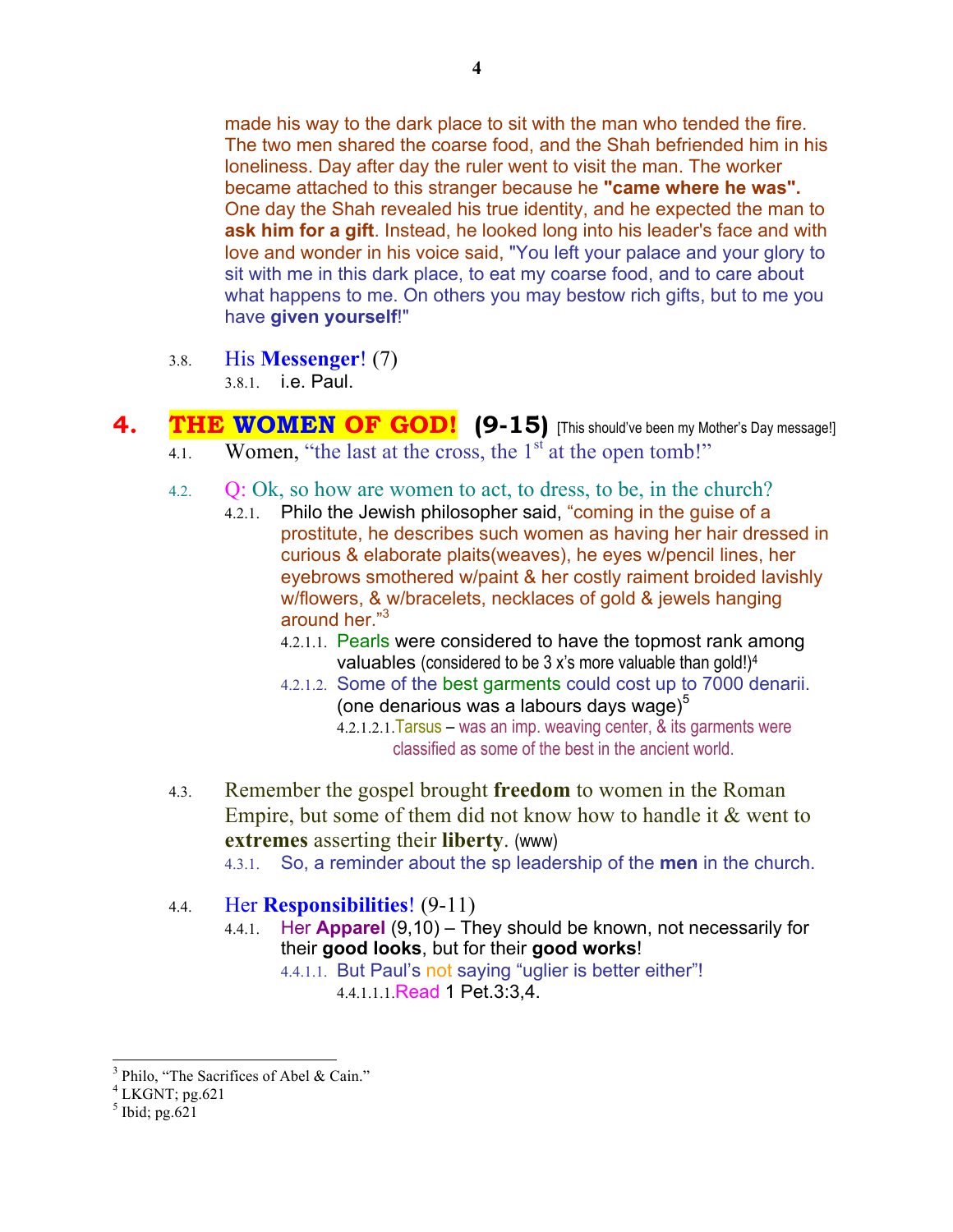- 4.4.1.2. So, tasteful makeup; & attractive "accessorizing" is fine. (*from Remember the Titans*)
- 4.4.1.3. He just doesn't want glitter & gaudiness to replace godliness! 4.4.1.3.1.It's **character** not **clothes** that makes the woman! 4.4.1.3.2.It's **holiness** not **hair**! - It's **godliness** not **Gucci**. 4.4.1.3.3.It's **temperament** not shopping at **Tiffany's**.
- 4.4.1.4. Ladies may I be frank? Modest = not dressing to kill!
- 4.4.1.5. Q: Who do you dress for on Sunday mornings?
- 4.4.1.6. Q: As you stand in the mirror ask Jesus, How do I look?
- 4.4.1.7. Q: Would Jesus blush walking in with you to church?
- 4.4.1.8. Prov.31:30 "**Charm** is deceitful and **beauty** is passing, But a woman who fears the Lord, she shall be praised."
- 4.4.2. Her **Attitude** (11) Do adorn yourself! {1 Tim.2:9; 1 Pet.3:4} 4.4.2.1. But with what?
- 4.4.3. Ps: For those on "*apparel patrol*"…show grace! 4.4.3.1. I personally don't think most ladies are doing it purposefully. 4.4.3.2. I'll just say, bodies change, clothes shrink! show grace!
- 4.4.4. Elisabeth Elliot said, "It is in **willing submission**, rather than **grudging capitulation**, that the women in the church (whether married or single) & the wife in the home find their fulfillment."

#### 4.5. Her **Restrictions**! (12-14)

- 4.5.1. The **Rule** (12) Silence?
	- 4.5.1.1. Not complete silence, because in 1 Cor.11:5 Paul states women can **pray** & **prophecy** in the worship service.
	- 4.5.1.2. It's a silence that respects the **authoritative teaching** & **governing role** assigned to the leaders of the church.<sup>6</sup>
	- 4.5.1.3. It's highly possible that women in the Ephesian church listened to the false teachers & moved into positions of governing authority w/in the church.
- 4.5.2. The **Reasons** (13,14) Based on the order of creation, & the order of Adam & Eve's sin.
	- 4.5.2.1. Original Creation He used this argument in 1 Cor.11:8,9.
	- *4.5.2.2. "Man is not from woman but woman from man. Nor was man made for the woman, but the woman for the man".*
	- 4.5.2.3. Original Corruption Emphasis on who was "deceived". 4.5.2.3.1.Thus they being deceived by these false teachers.
		- 4.5.2.3.2.Ps: *Other places Paul has no problem blaming the fall on Adam.* [he sinned w/his eyes wide open]

 $<sup>6</sup>$  Ibid; pg. 1911</sup>